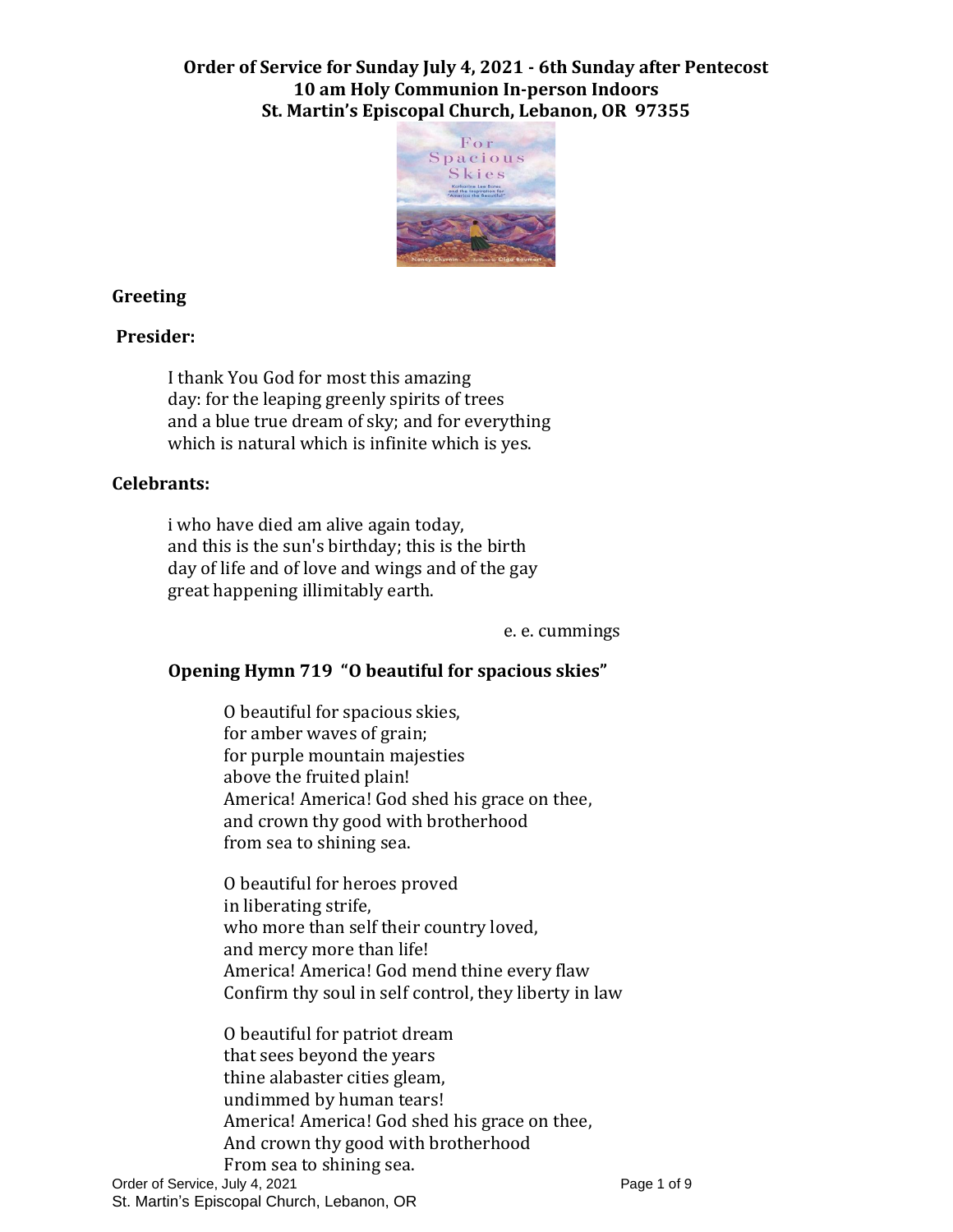# **The Collect for the Sixth Sunday after Pentecost** *(in unison)*

O God, you have taught us to keep all your commandments by loving you and our neighbor: Grant us the grace of your Holy Spirit, that we may be devoted to you with our whole heart, and united to one another with pure affection; through Jesus Christ our Lord, who lives and reigns with you and the Holy Spirit, one God, for ever and ever. *Amen.*

# **A reading from the Hebrew Scriptures Ezekiel 2:1-5**

The Lord said to me: O mortal, stand up on your feet, and I will speak with you. And when he spoke to me, a spirit entered into me and set me on my feet; and I heard him speaking to me. He said to me, Mortal, I am sending you to the people of Israel, to a nation of rebels who have rebelled against me; they and their ancestors have transgressed against me to this very day. The descendants are impudent and stubborn. I am sending you to them, and you shall say to them, "Thus says the Lord God." Whether they hear or refuse to hear (for they are a rebellious house), they shall know that there has been a prophet among them.

- Hear what the Spirit is Saying to God's People
- Thanks be to God

# **Psalm 48**

1 Great is the Lord, and highly to be praised; \* in the city of our God is his holy hill.

2 Beautiful and lofty, the joy of all the earth, is the hill of Zion, \* the very center of the world and the city of the great King.

3 God is in her citadels; \* he is known to be her sure refuge.

4 Behold, the kings of the earth assembled \* and marched forward together.

5 They looked and were astounded; \* they retreated and fled in terror.

6 Trembling seized them there; \*

they writhed like a woman in childbirth, like ships of the sea when the east wind shatters them.

7 As we have heard, so have we seen, in the city of the Lord of hosts, in the city of our God; \* God has established her for ever.

8 We have waited in silence on your loving-kindness, O God, \* in the midst of your temple.

9 Your praise, like your Name, O God, reaches to the world's end; \* your right hand is full of justice.

10 Let Mount Zion be glad and the cities of Judah rejoice, \* because of your judgments.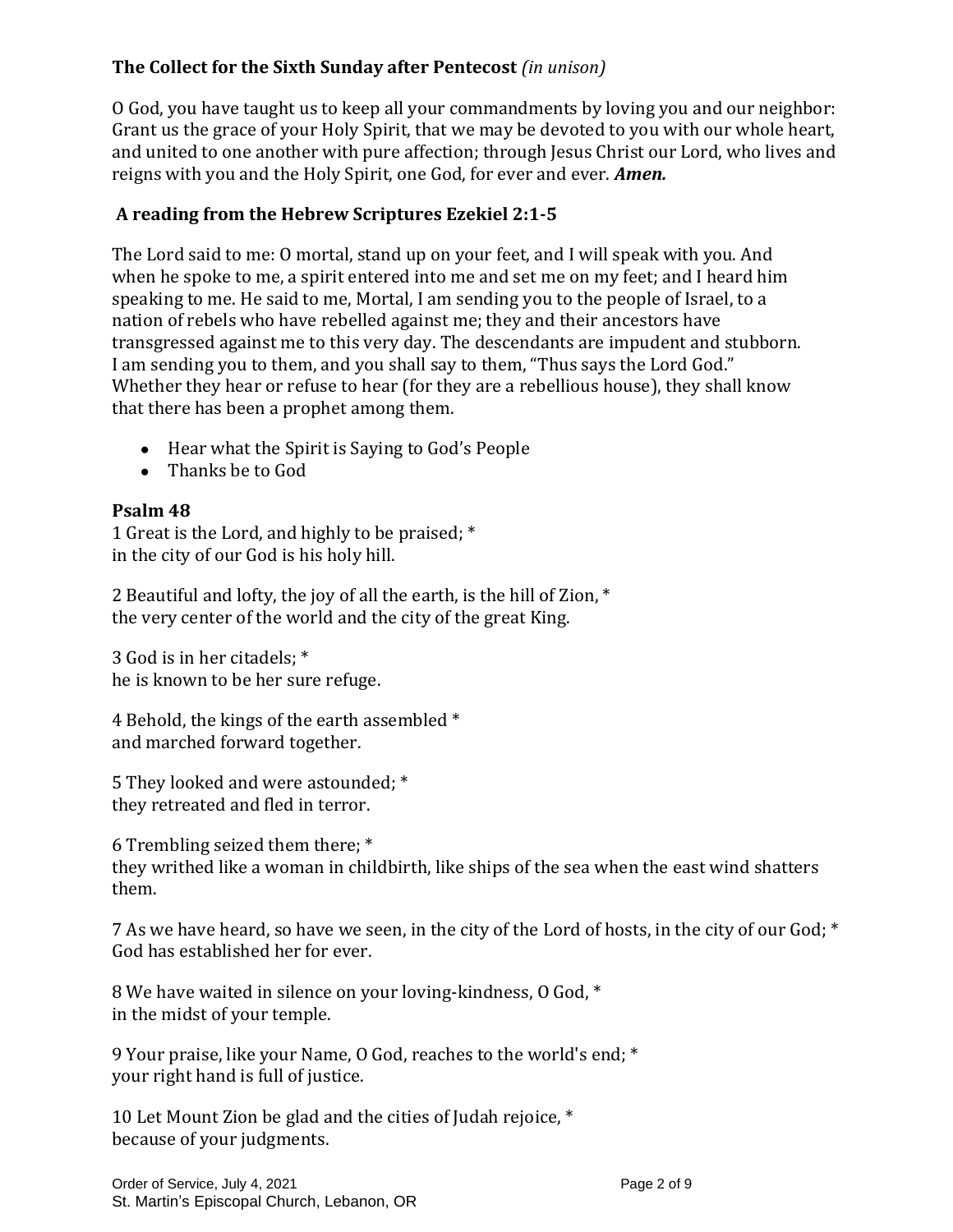11 Make the circuit of Zion; walk round about her; \* count the number of her towers.

12 Consider well her bulwarks; examine her strongholds; \* that you may tell those who come after.

13 This God is our God for ever and ever; \* he shall be our guide for evermore.

# **Gospel Hymn 482 "Lord of all Hopefulness"**

Lord of all hopefulness, Lord of all joy, Whose trust, ever childlike, no cares could destroy, Be there at our waking, and give us, we pray, Your bliss in our hearts, Lord, At the break of the day.

Lord of all eagerness, Lord of all faith, Whose strong hands were skilled at the plane and the lathe, Be there at our labours and give us, we pray, Your strength in our hearts, Lord, At the noon of the day.

Lord of all kindliness, Lord of all grace, Your hands swift to welcome, Your arms to embrace. Be there at our homing, and give us, we pray, Your love in our hearts, Lord, At the eve of the day.

Lord of all gentleness, Lord of all calm, Whose voice is contentment, whose presence is balm, Be there at our sleeping, and give us, we pray, Your peace in our hearts, Lord, At the end of the day.

# **A reading from the Gospel of Mark 6:1-13**

*Glory to you Lord Christ*

Jesus came to his hometown, and his disciples followed him. On the sabbath he began to teach in the synagogue, and many who heard him were astounded. They said, "Where did this man get all this? What is this wisdom that has been given to him? What deeds of power are being done by his hands! Is not this the carpenter, the son of Mary and brother of James and Joses and Judas and Simon, and are not his sisters here with us?" And they took offense at him. Then Jesus said to them, "Prophets are not without honor, except in their hometown, and among their own kin, and in their own house." And he could do no deed of power there, except that he laid his hands on a few sick people and cured them. And he was amazed at their unbelief.

Then he went about among the villages teaching. He called the twelve and began to send them out two by two, and gave them authority over the unclean spirits. He ordered them to take nothing for their journey except a staff; no bread, no bag, no money in their belts; but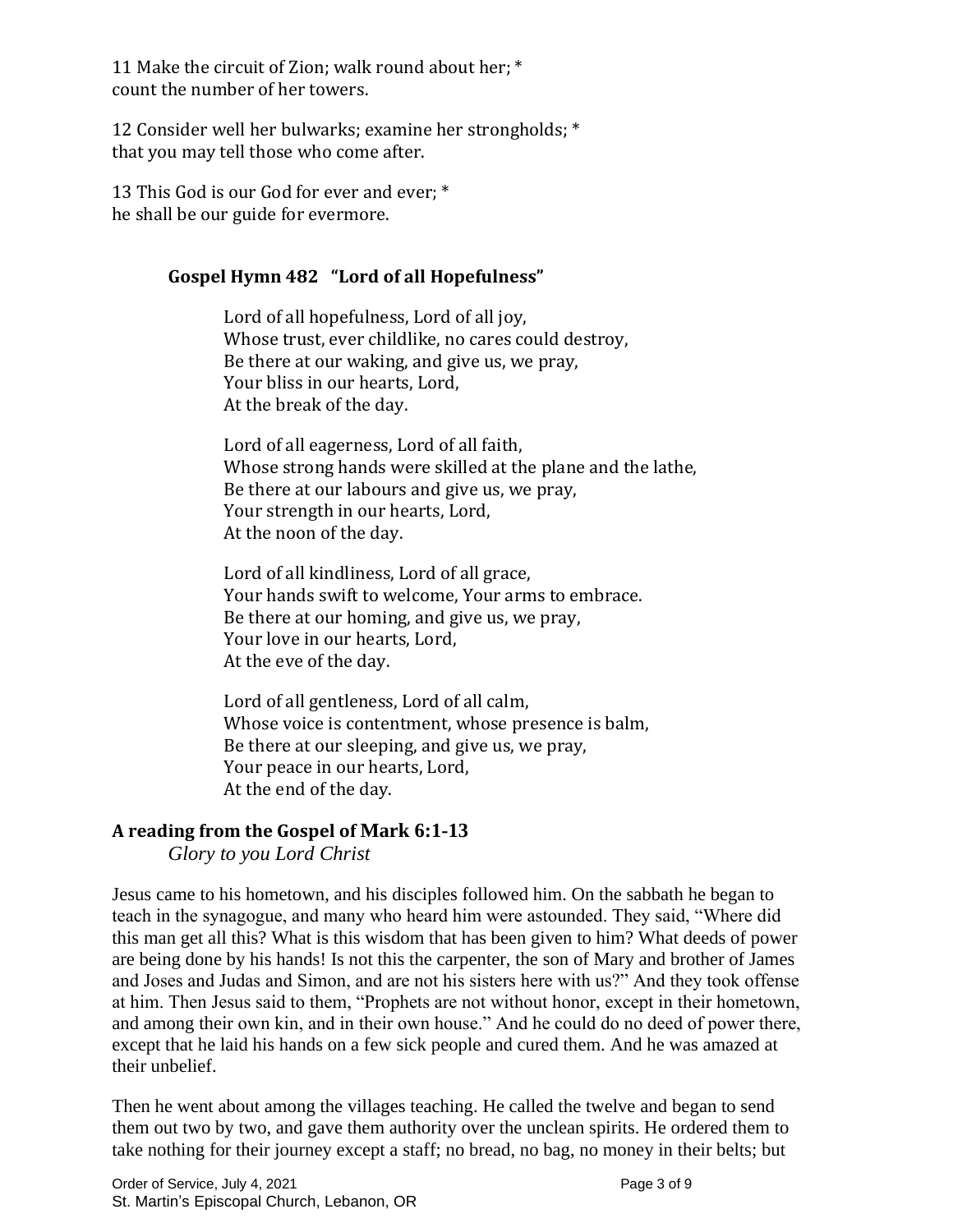to wear sandals and not to put on two tunics. He said to them, "Wherever you enter a house, stay there until you leave the place. If any place will not welcome you and they refuse to hear you, as you leave, shake off the dust that is on your feet as a testimony against them." So they went out and proclaimed that all should repent. They cast out many demons, and anointed with oil many who were sick and cured them.

- This is the Gospel of the Lord
- **Praise to You Lord Christ**

# **Sermon "**The Independence of Pentecost" **Bishop +John S. Thornton**

This is the Sixth Sunday after Pentecost AND the Fourth of July. We're Christians AND we're Americans. We like to say, to paraphrase the High Priestly Prayer in John's Gospel, that we're "in but not of the world." Let me tell you, my loves, we're in it and we're of it, both. We're in it and it's in us. We contribute to its good; and, unthinking, even uncaring, we benefit from its evil. How do we live in the society we've made? We have the freedom to be beautiful OR to become something strange to our souls.

There's no escape into righteousness – except, of course, by lying to ourselves. As the Jesuits say, "A good conscience is the work of the devil." Jan and I can't stay down on the farm and pretend that we're Adam and Eve before the Fall. Like everybody else, like you, we live outside of Eden too. We can imagine angels with flaming swords barring the return. Besides, we like it out here, where we have to make choices all the time, getting some things right, getting some things wrong, praising the Lord, begging forgiveness, just being blessedly, damnably human.

It's here in the United States of America where we, to quote our Lord, "Render unto Caesar the things that are Caesar's and unto God the things that are God's."

What is it that we have to "render" unto Caesar (the secular authority)? And what to God (that which is eternal)? We have to ask those questions every minute of our lives. It isn't easy. It's a help to have been nurtured and educated in a great tradition of ethics and morals (the Gospels, the Epistles) and to have the support of a community along the way. And it's essential to know that when something is untruthful, something is unfair, something is unjust, something that does not value the lives of the least of us, it is not of God. It's just Caesar at his worst.

This is Independence Day. The Declaration of Independence proclaims that "all men are created equal." The politicians are constantly quoting that. We do too, with pride and no qualms or questions. When the Declaration of Independence says, flatly, that "all men are created equal," it means exactly that, that all males are created equal. And not even that. All white males. All property-owning males. All educated males. All white, propertyowning, educated – and, therefore, powerful – males. Not any women. Not any Indians. Not any slaves. Inequality has been in our systems from the start. Oh, and on the Fourth of July, we Episcopalians love to sing "God of our fathers whose almighty hand." Then the organ goes dum, da dum, da dum, dum. And we sing, "breaks forth in beauty all the starry band...." It's a really good hymn. BUT what about women? Why don't we sing "God of our mothers whose almighty hand"? Aren't women and girls half the population? Don't they have, at least, half the energy for creation? We're not running a patriarchy here. If there's ever going to be a society that's a hint of the Kingdom of God, we ought to consider the ways in which Jesus and Mary Magdalene were equal. Since the 6th Century, the Catholic Church has stopped that consideration, by naming Jesus "God" and Mary Magdalene a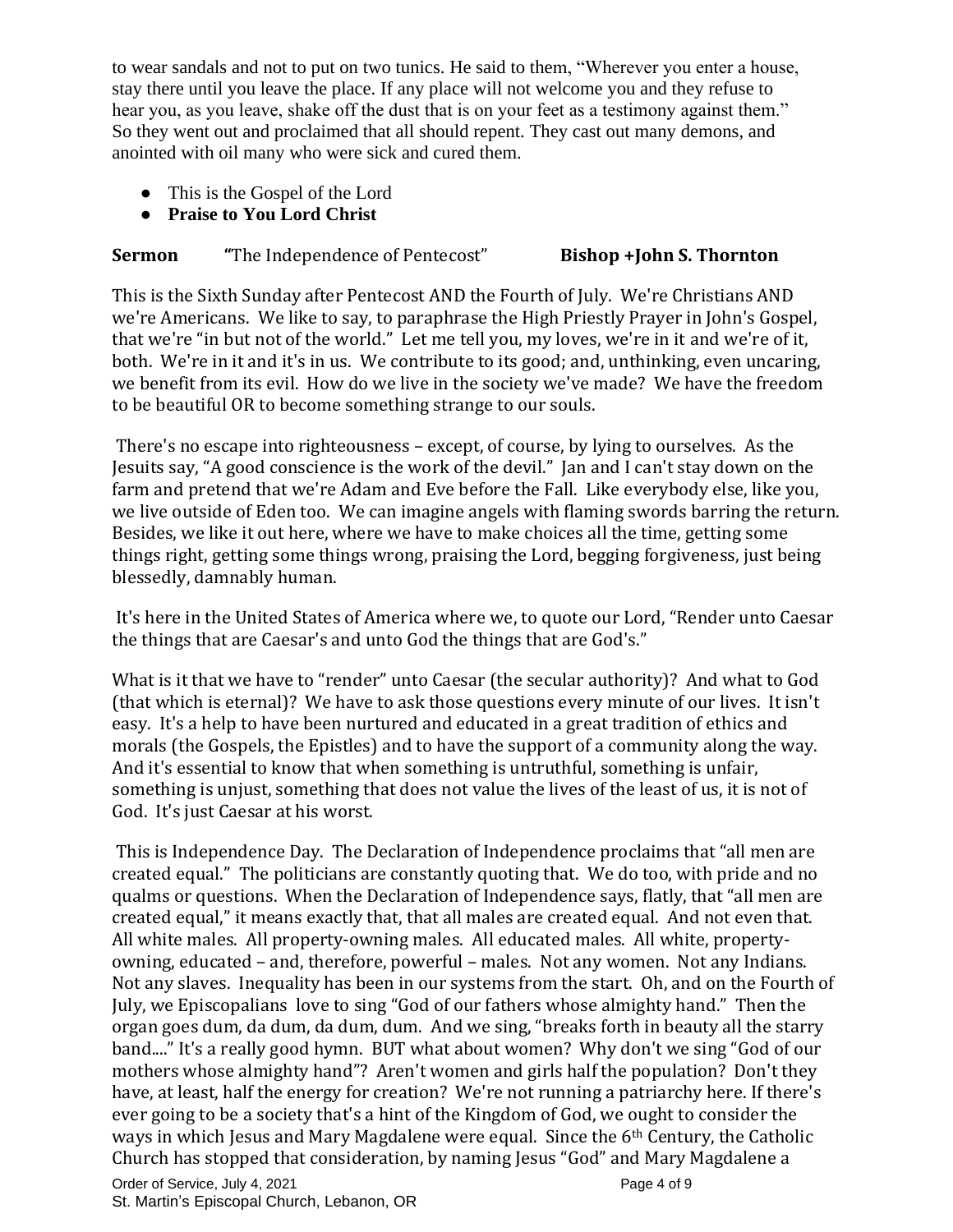prostitute, contrary to biblical evidence. It was raw sexism. Many Protestants have along with it. It's salacious enough to make homilies interesting.

I must say that, in my lifetime, there has been a lot of progress toward the equality of persons. The goal is far off, but, at least, we can see it. I pray that we can see it the way God sees it.

How did Jesus live in the world into which he was born? It couldn't have been less complex than ours. Likely more so. There were Judeans and Galileans. There were Pharisees and Sadducees and Essenes and Zealots (insurrectionists) and pagans. There were Egyptians passing through on business and Greeks making things look Greek and the Roman occupation army and administration keeping the peace with the threat and routine of crucifixion and on and on. And there were three or four (or five) languages spoken, Babel all over again. And there were the very rich and there were the dirt poor. Of course, I don't know how Jesus could live in the midst of all that. However, there is a clue in today's Gospel (Mark 6:1-13).

Jesus is back in his hometown, Nazareth. The disciples are with him. It's the Sabbath. They're all in the local synagogue. Jesus is teaching. The people are wowed. How come he knows so much? Where'd he get all that? He lives right here. He's a carpenter. We know his mom and his brothers and sisters. (Jesus had four brothers, not step-brothers, not cousins. Brothers. Mark makes it clear. So much for the Perpetual Virginity notion. Mark names the brothers: James, Joses, Judas and Simon. He refers to the sisters, plural, so that's at least two. Jesus came from a big family.) You'd think the folks in the synagogue would have sung his praises. But no. Having been reduced to less than human by every institution of their society, they had to cut Jesus down to size too. He couldn't get anywhere with his own neighbors. "Familiarity breeds contempt." (We have the same problem those Nazarenes had. In order for Jesus to be divine, we, with our doctrines and rituals, take his humanity away, to avoid any familiarity that might breed contempt.)

So Jesus told his disciples to go elsewhere, to scatter all over Galilee, two by two, to tell the people that the "Kingdom of God" was "at hand". Go barefoot, he said. Don't take an extra tunic. Don't take any money. Don't take any food. Trust the liberality of the poor. Don't get into verbal battles with unbelievers. You'd be wasting your time. Move on. Look for the people who are seeking the Kingdom. You'll find them by the dozens. So off they went and, as Mark says, they did find them by the dozens. The race is yearning for the reign of God the Lover of Persons. Jesus knew that.

So that's the clue I was referring to. Jesus was not a reactionary. Nobody set his agenda. He had his own vision of what the world should be and, with great love, can be. Sure, he got much of it from the prophets, Isaiah, Jeremiah, Ezekiel, Amos, Micah, all of them. I'll bet he got some of it from his mom. Probably his dad too. And he wasn't willing to wait forever. Lives were at stake. Submission to the notion that some people aren't worthy of dignity because of gender or nationality or religion or skin color or poverty or physical disability or deformity and anything that makes them "other" than most of us was evil. His mission was for everyone to be able to claim life in its fullness.

Let's get going. We call ourselves The Body of Christ. Let's be it.

Order of Service, July 4, 2021 Contract the Contract of Service of 9 St. Martin's Episcopal Church, Lebanon, OR Jan and I were having coffee with friends a couple of weeks ago. We were talking, as usual, about religion and politics. During our conversation, one of our friends broke into singing the song we all sang in Sunday School, decades ago: "Jesus loves the little children,/All the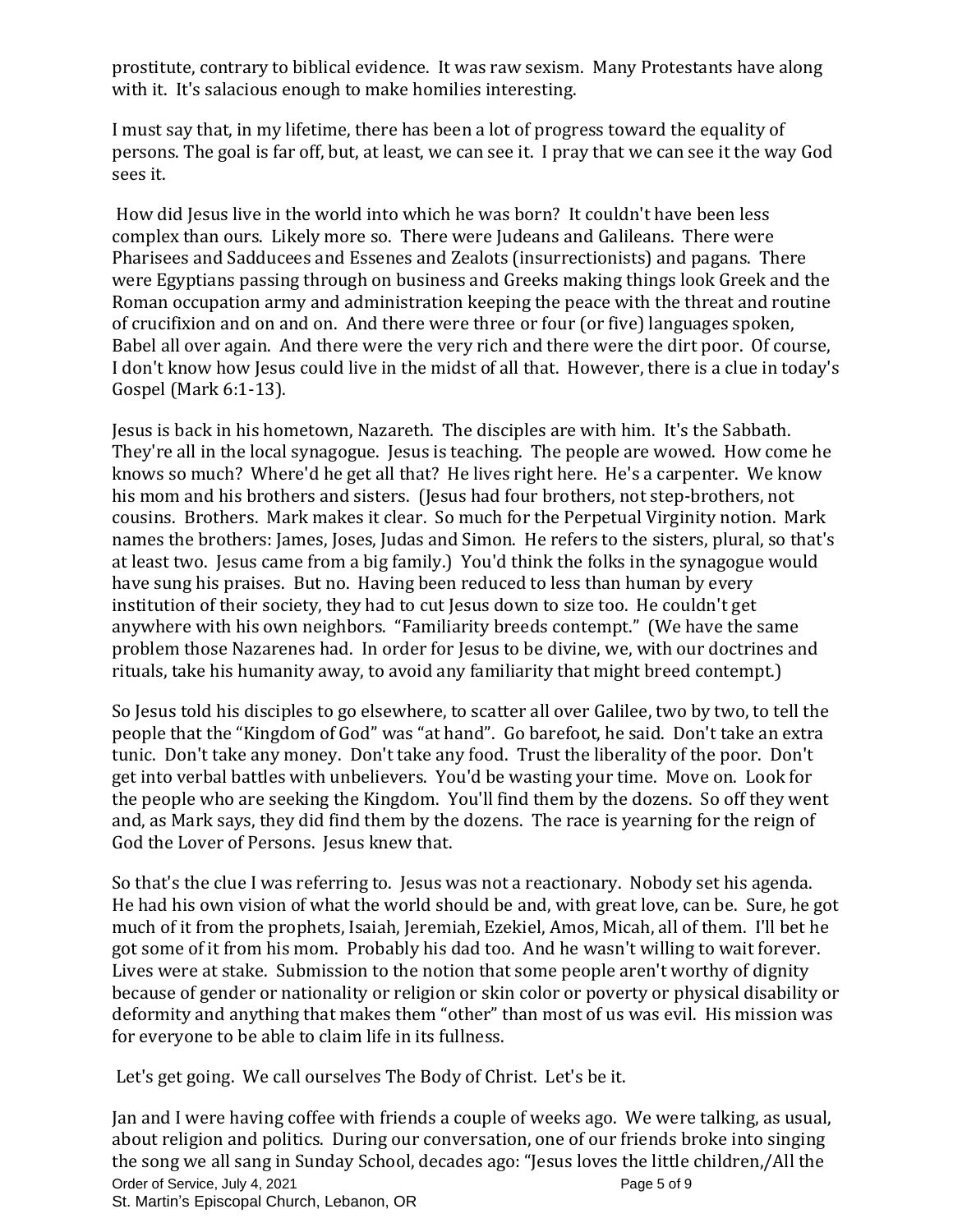children of the world!/ Red and yellow, black and white,/All are precious in his sight,/Jesus loves the little children of the world."

And when we sang it in Sunday School, we meant it. "Jesus loves the little children of the world." "All are precious in his sight." HOWEVER, it was only we white kids singing. There were no red and yellow and black kids to sing with us. They didn't live in our towns. Or, if they did, we didn't know where. We were never forced to give up our stereotypes, never forced to be transformed. There weren't any poor kids either. They knew how commercial religion could be. They didn't have a dime to offer and sensed that a self-offering wouldn't do. And if the olive-skinned Jesus in some form had turned up, we wouldn't have known what to do with the likes of him.

We have a way to go. Let's go the Way, the Way of Love. Let's not let the dust settle on our shoes. Let's move out, into the world. Remember, we're better than we think we are. The Kingdom of God is "at hand." *Amen.*

## **Creed: "Jesus Christ is Lord"**

## **The Prayers of the People are a Thanksgiving for National Life** *(BCP, Page 839)*

Almighty God, giver of all good things: We thank you for the natural majesty and beauty of this land. They restore us, though we often destroy them. *Heal us.*

We thank you for the great resources of this nation. They make us rich, though we often exploit them.

*Forgive us.*

We thank you for the men and women who have made this country strong. They are models for us, though we often fall short of them.

*Inspire us.*

We thank you for the torch of liberty which has been lit in this land. It has drawn people from every nation, though we have often hidden from its light. *Enlighten us.*

We thank you for the faith we have inherited in all its rich variety. It sustains our life, though we have been faithless again and again.

*Renew us.*

Help us, O Lord, to finish the good work here begun. Strengthen our efforts to blot out ignorance and prejudice, and to abolish poverty and crime. And hasten the day when all our people, with many voices in one united chorus, will glorify your holy Name. *Amen.*

### **Prayers for the Nation** *Pray in Unison (BCP p. 258 )*

Lord God Almighty, you have made all the peoples of the earth for your glory, to serve you in freedom and in peace:

Give to the people of our country a zeal for justice and the strength of forbearance, that we may use our liberty in accordance with your gracious will; through Jesus Christ our Lord, who lives reigns with you and the Holy Spirit, one God, for ever and ever. *Amen.*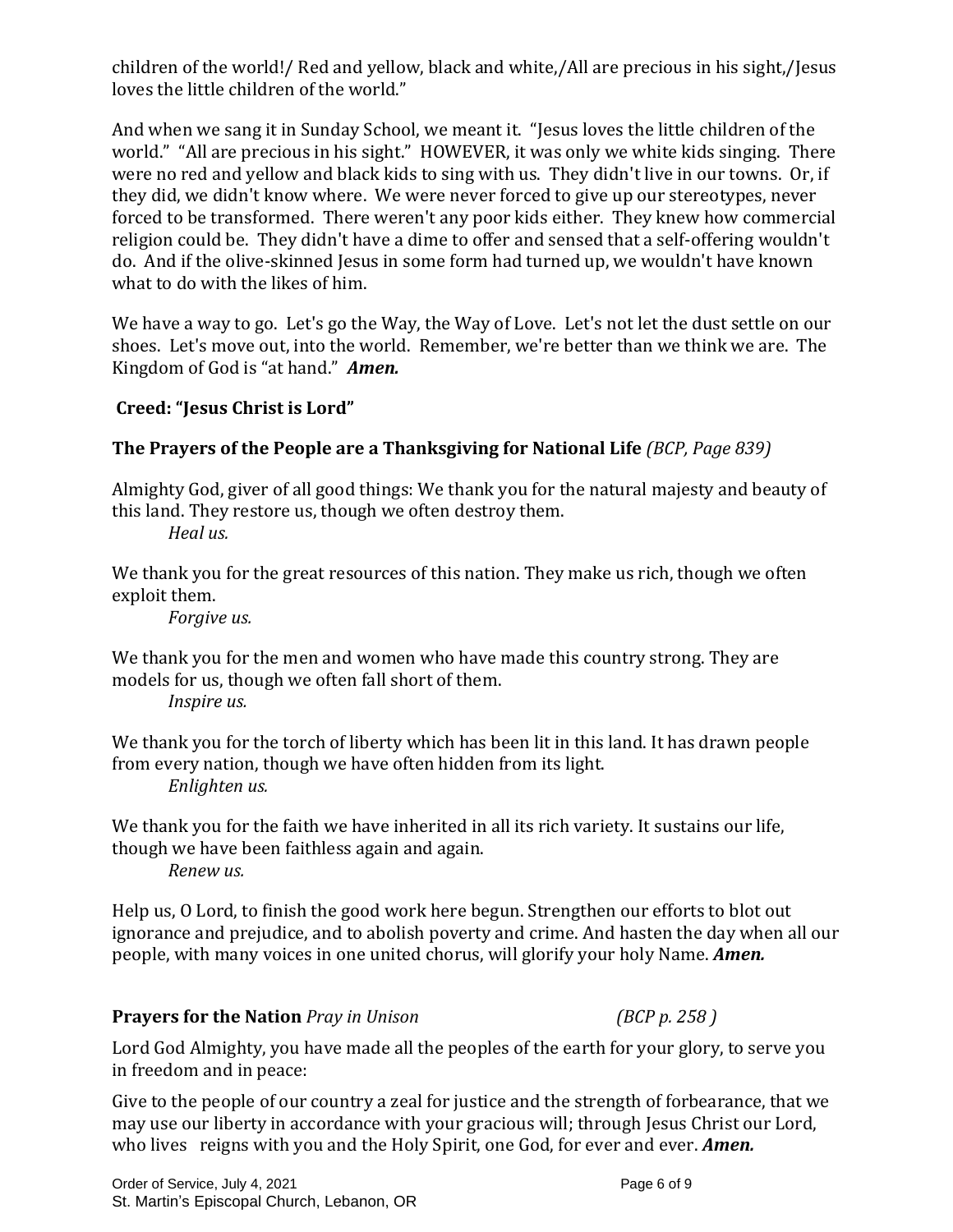# **The Peace: The Peace of the Lord be Always with You**

*And also with you.*

## **The People's Offering of the Eucharistic Gifts Eucharistic Prayer II-A**

**The Lord be with you.**

*And also with you*

#### **Lift up your hearts**

*We lift them to the Lord*

### **Let us give thanks to the Lord our God**

*It is right to give God thanks and praise.*

It is right, and a good and joyful thing, always and everywhere to give thanks to you, Father Almighty, Creator of heaven and earth.

For you are the source of light and life, you made us in your image, and called us to new life in Jesus Christ our Lord.

Therefore we praise you, joining our voices with Angels and Archangels and with all the company of heaven, who for ever sing this hymn to proclaim the glory of your Name:

### *Celebrant and People*

Holy, Holy, Holy Lord, God of power and might, heaven and earth are full of your glory. Hosanna in the highest. Blessed is he who comes in the name of the Lord. Hosanna in the highest.

Holy and gracious Father: In your infinite love you made us for yourself, and, when we had fallen into sin and become subject to evil and death, you, in your mercy, sent Jesus Christ, your only and eternal Son, to share our human nature, to live and die as one of us, to reconcile us to you, the God and Father of all.

He stretched out his arms upon the cross, and offered himself, in obedience to your will, a perfect sacrifice for the whole world.

On the night he was handed over to suffering and death, our Lord Jesus Christ took bread; and when he had given thanks to you, he broke it, and gave it to his disciples, and said, "Take, eat: This is my Body, which is given for you. Do this for the remembrance of me."

After supper he took the cup of wine; and when he had given thanks, he gave it to them, and said, "Drink this, all of you: This is my Blood of the new Covenant, which is shed for you and for many for the forgiveness of sins. Whenever you drink it, do this for the remembrance of me."

Therefore we proclaim the mystery of faith: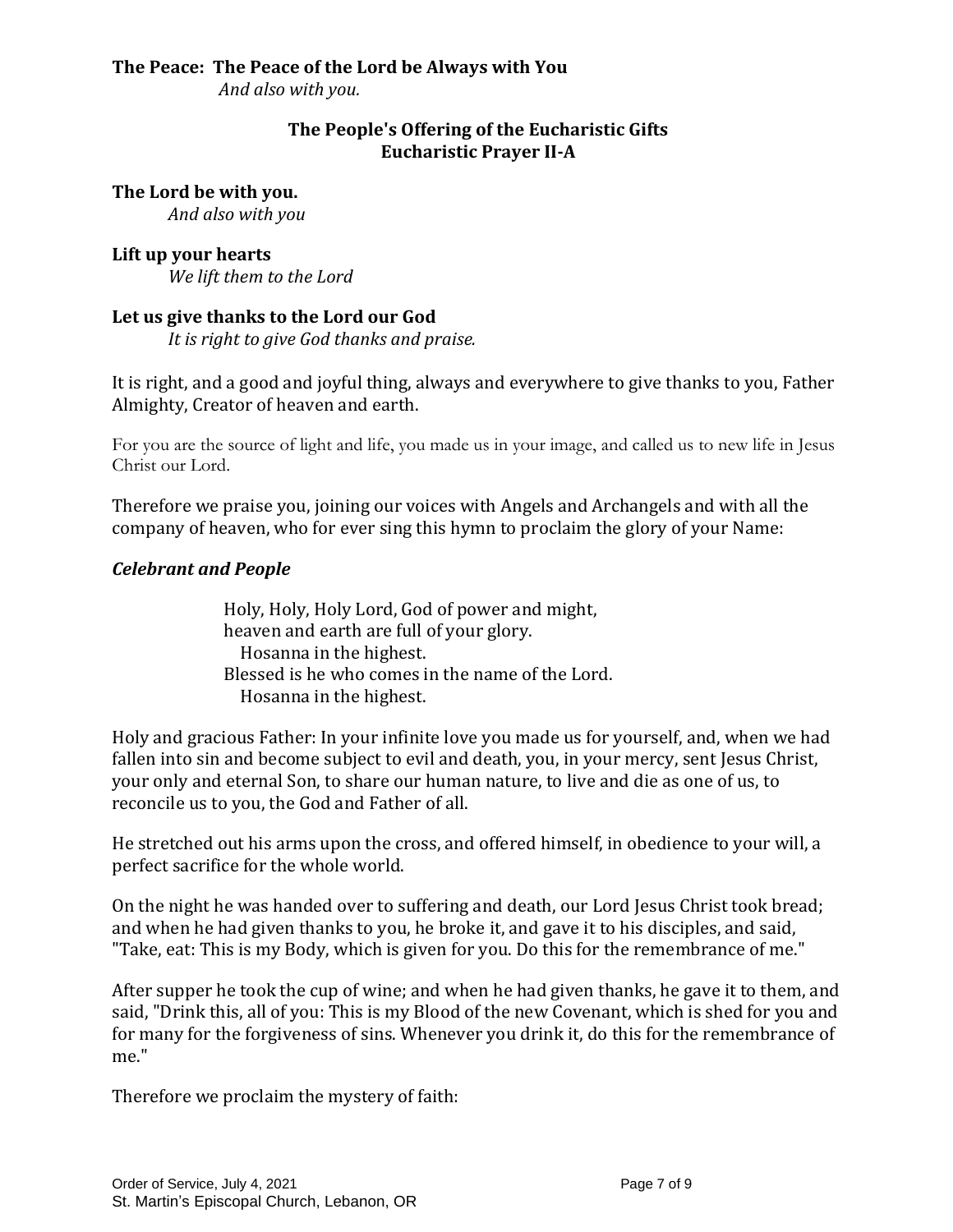Christ has died. Christ is risen. Christ will come again.

We celebrate the memorial of our redemption, O Father, in this sacrifice of praise and thanksgiving. Recalling his death, resurrection, and ascension, we offer you these gifts. Sanctify them by your Holy Spirit to be for your people the Body and Blood of your Son, the holy food and drink of new and unending life in him. Sanctify us also that we may faithfully receive this holy Sacrament, and serve you in unity, constancy, and peace; and at the last day bring us with all your saints into the joy of your eternal kingdom.

All this we ask through your Son Jesus Christ: By him, and with him, and in him, in the unity of the Holy Spirit all honor and glory is yours, Almighty Father, now and for ever. *AMEN.*

## **Lord's Prayer** *(sing)*

Our Father in heaven, hallowed be your Name, your kingdom come, Your will be done, on earth as in heaven. Give us this day our daily bread. And forgive us our sins as we forgive those who sin against us. Save us from the time of trial and deliver us from evil. For the kingdom, the power, and the glory, Are yours now and forever. **Amen. Amen.**

### **The Breaking of the Bread**

[Alleluia.] Christ our Passover is sacrificed for us; *Therefore let us keep the feast. [Alleluia.]*

The Gifts of God for the People of God. Take them in remembrance that Christ died for you, and feed on him in your hearts by faith, with thanksgiving.

*Bishop John will say how we are to come to the Altar to receive the Bread of Life*

### **Thanksgiving**: Let us pray. *(unison)*

Eternal God, heavenly Father, you have graciously accepted us as living members of your Son our Savior Jesus Christ, and you have fed us with spiritual food in the Sacrament of his Body and Blood. Send us now into the world in peace, and grant us strength and courage to love and serve you with gladness and singleness of heart; through Christ our Lord. *Amen.*

### **The Blessings**